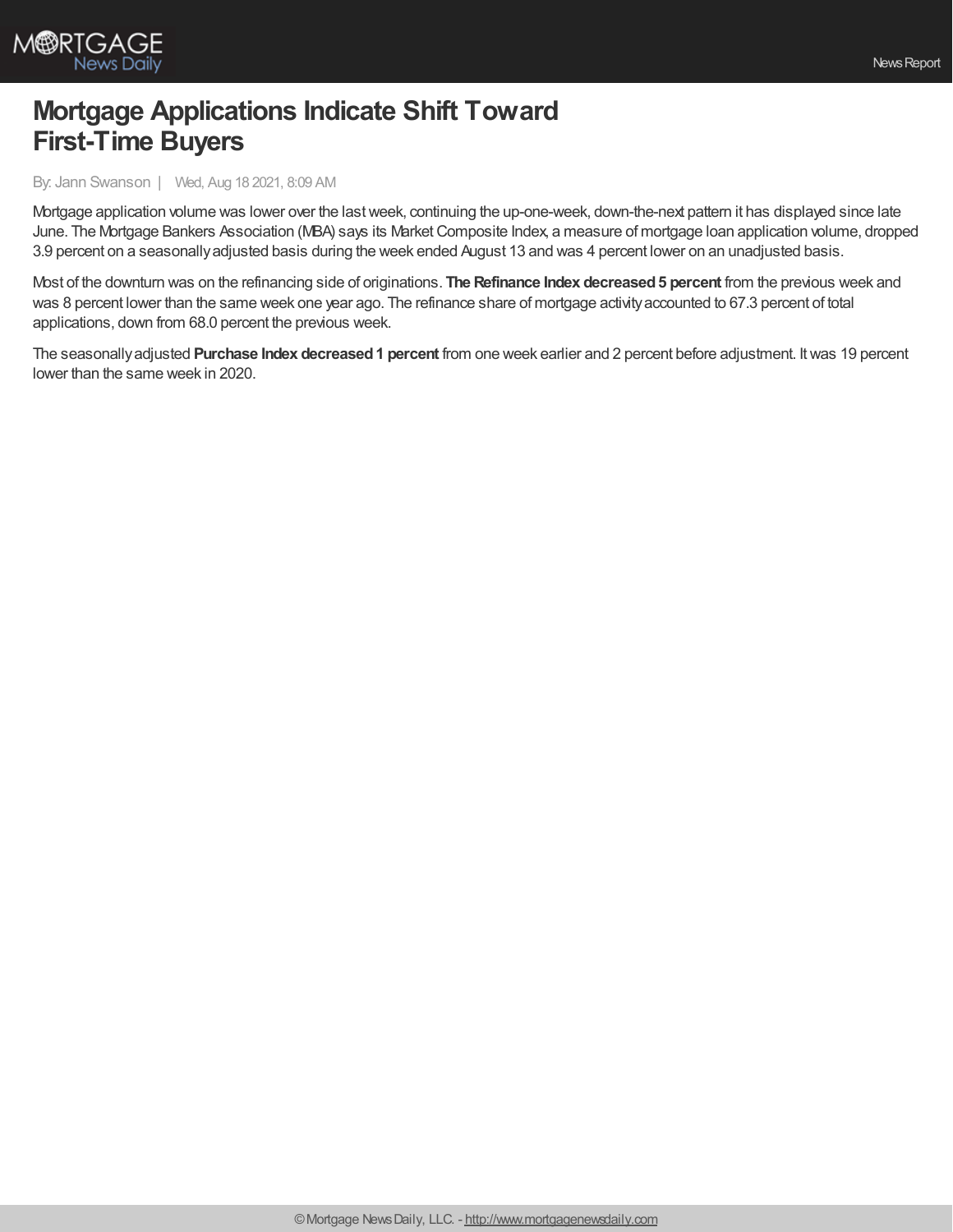

"Mortgage rates were at their highest levels in around a month,with the 30-year fixed rate increasing above 3 percent to 3.06 percent. Mortgage rates followed an overall increase in Treasuryyields lastweek,which started higher from the strong Julyjobs report before slowing because ofweaker consumer sentiment and concerns about rising COVID-19 cases," said Joel Kan, MBA's Associate Vice President of Economic and Industry Forecasting. "The increase in mortgage rates caused a 5 percent decrease in refinancing, driven by a 7 percent drop in conventional refinance applications. Even though rates are 7 basis points lower than the same week a year ago, the refinance indexis around 8 percent lower. The eligible pool of homeowners who stand to benefit from a refinance is smaller now."

Added Kan,"Purchase applications also sawa mixed results,**withconventional purchase applications downandgovernment purchases** up. Government purchase loans, such as FHAIoans, are typically popular with first-time buyers. Despite a second-straight weekly decrease, average loan sizes remain close to record highs. This is a continuing sign that sales prices are still elevated, driven bystiff competition leading to accelerating home-price growth."

The FHA**share of total applications** increased to 9.4 percent from 8.9 percent the prior weekwhile the VAshare rose to 10.3 percent from 9.6 percent. The USDAapplications accounted for 0.4 percent of the total, down from 0.5 percent the previous week. The overage loan size dipped to \$339,200 from \$346,200 and purchase loans averaged \$393,700 compared to \$394,600 the previous week,

The **average contract interestrate** for 30-year fixed-rate mortgages (FRM) with balances at or belowthe conforming limit of \$548,250 increased to 3.06 percent from 2.99 percent. Points rose to 0.34 from 0.30 and the effective rate increased to 3.16 percent.

Jumbo 30-year FRMs, loans with balances that exceed the conforming limit, had a rate averaging 3.19 percentwith 0.26 point. The prior week's rate was 3.15 percent with 0.29 point. The effective rate rose to 3.27 percent.

Thirty-year FRMwith FHAbacking averaged a rate of 3.15 percent, 9 basis points higher than during the week ended August 6. Points increased to 0.31 from 0.27 and the effective rate increased to 3.24 percent.

Rates for 15-year FRM rose from 2.35 percent with 0.25 percent to an average of 2.41 percent with 0.28 point. The effective rate was 2.48 percent.

The average contract interest rate for 5/1 adjustable rate mortgages (ARMs) jumped 38 basis points to 2.90 percent and points rose to 0.23 from 0.15. The effective rate was 2.98 percent. The adjustable-rate mortgage (ARM) share of activitywas unchanged at 3.2 percent.

MBA's WeeklyMortgage Applications Surveyhas been conducted since 1990 and covers over 75 percent of all U.S. retail residential applications Respondents include mortgage bankers, commercial banks, and thrifts. Base period and value for all indexes is March 16,